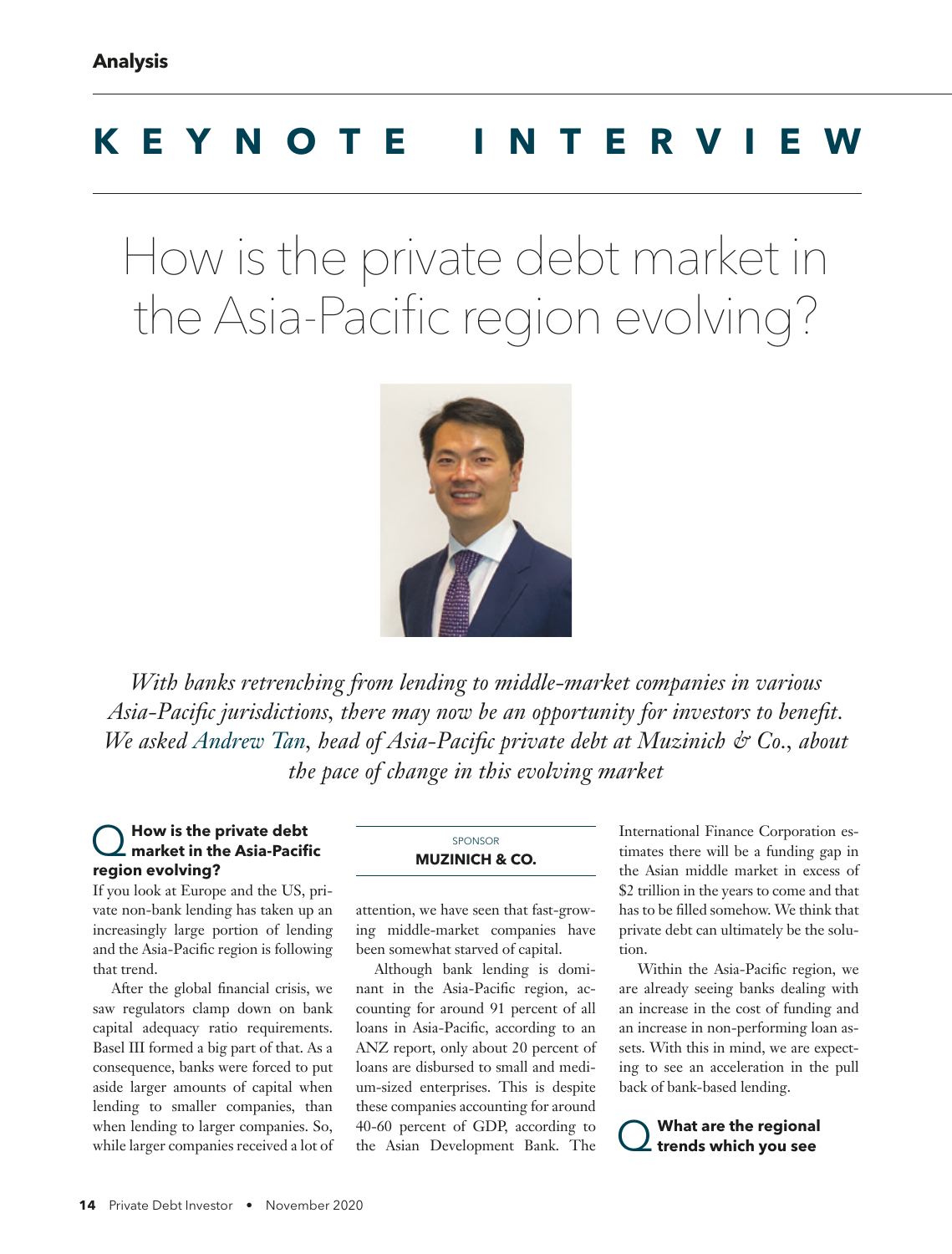

Q **What is your interpretation of impact investing and is private debt compatible with broader ESG approaches?** People often talk about impact investing and how they can help their local community. We believe that you only have to look in your own backyard to know that there are a lot of companies that are underserved in this region.

For businesses with good cashflows and EBITDA between \$5 million and \$50 million we believe there are opportunities to make an impact. Environmental, social and corporate governance comes in layers. People think of ESG as environmental or social, but they often forget about the governance aspect. Muzinich signed up to the UN-backed Principles for Responsible Investment in 2010 as ESG is something that we take very seriously. From our perspective, there are certain no-fly zones such as gambling, vice-related sectors, tobacco, alcohol and firearms, for example.

At the next level down, before we get involved with a company, we consider their impact on the environment and whether they are doing anything harmful. If the answer is a straight no, we also consider whether they are doing anything to reinforce that fact. We consider how we might be able to help a company influence their ESG outcomes, we look at the governance that they currently have in place and explore how this can be better enhanced.

#### **as material to the growth of this market?**

Since the last financial crisis in 2008, we have already seen private credit grow in terms of assets. In Asia, we have a growing population and an expanding middle class that is demanding ever more products and services. SMEs will need to be able to cater for this demand, but the banks are not lending enough. I believe it will be private debt that steps in to make up for this funding gap.

Q **Where do you see the investment opportunity?**

We see investment opportunities in the

*"As an asset class within a portfolio, Asia-Pacific private debt could provide a diverse set of opportunities for investors"*

Asia-Pacific private debt middle market with a focus on creditworthy companies that seek to generate high recurring income, and capital appreciation potential in geographies across Asia-Pacific including Australia, China, Hong Kong, Singapore and Indonesia. We consider the middle market to be companies with between \$5 million and \$50 million of EBITDA and we are looking at creditworthy companies, those with a minimum of three years' operating history and with audited financials.

### Q **Where do you see investment demand for private debt strategies in Asia-Pacific coming from? What kind of investors are particularly keen?**

Some investors may be more familiar with the traditional private equity model – 10-year lock-ups with a back-ended expected return in excess of 20 percent. But recent years have shown that, in some instances, that expectation hasn't been met. I have met with people who have been disappointed with their private equity choices. It's a function of the J-curve in private equity. You can be losing money in the first few years without an income and you are effectively betting on portfolio probability for success.

At the other end of the spectrum, you have another set of investors that say they want to go for a very liquid market strategy in the public bond market. They think that because a market is public that it must be liquid, but the Asia-Pacific high-yield market, for instance, is not as liquid as it is perceived to be so when you need the liquidity the most in times of volatility, it potentially isn't there.

In private debt, we are focused on secured loans. We control the amount of collateral coverage that we have, and we also may have top-up mechanisms if the collateral coverage deteriorates. Financial covenants in private debt transactions tend to be stronger than public bonds. At the minimum you will have